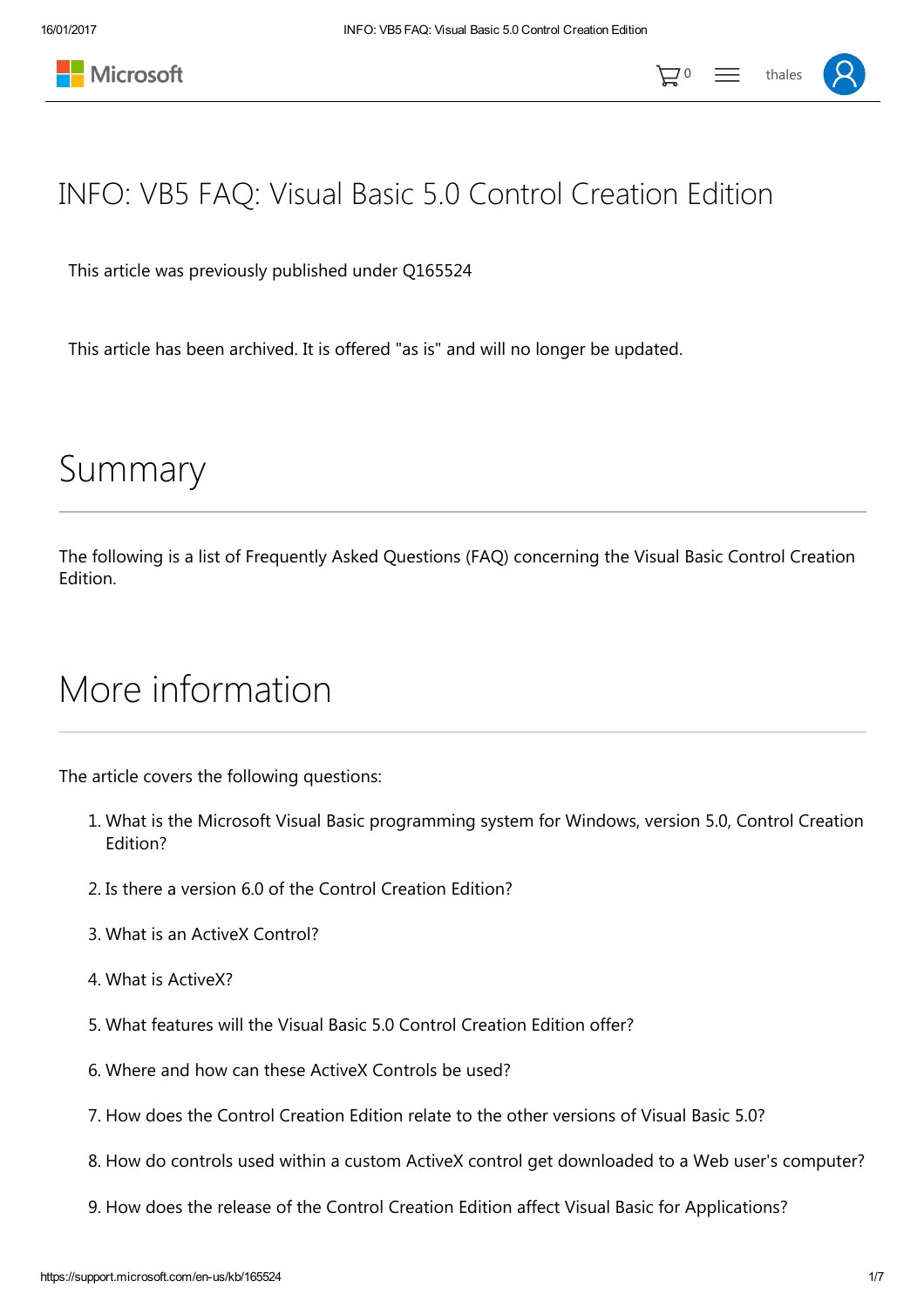- 10. How does the Visual Basic 5.0 Control Creation Edition relate to Visual C++ and the Visual J++ development tool?
- 11. How large are controls produced by the Visual Basic 5.0 Control Creation Edition?
- 12. Do ActiveX controls created with Visual Basic 5.0 Control Creation Edition share the same limitations as Java Applets?
- 13. Are the controls produced with Visual Basic Control Creation 5.0 Edition compiled to native code or to pCode?
- 14. Can I distribute the controls that I create, royalty-free?
- 15. What is the Visual Basic Virtual Machine and how does it get to the Web user's computer?
- 16. How many ActiveX Controls are currently available? How will Visual Basic 5.0 Control Creation Edition affect this market?

### Questions and Answers

1. Q. What is the Microsoft Visual Basic programming system for Windows, version 5.0, Control Creation Edition?

A. The Visual Basic 5.0 Control Creation Edition (VBCCE) is the a member of the Visual Basic programming system for Windows, a rapid application development (RAD) tool that allows developers to build ActiveX controls quickly and easily, opening up Web development to the over three million Visual Basic developers in the industry today. The Control Creation Edition joins the Learning, Professional, and Enterprise Editions of Visual Basic version 5.0.

2. Q. Is there a version 6.0 of the Control Creation Edition?

A. No. The Visual Basic 5.0 Control Creation Edition was desgined to introduce developers to creating ActiveX controls. There are no plans to upgrade the VBCCE.

3. Q. What is an ActiveX Control?

A. ActiveX technologies make it easy to create, integrate and reuse software components (controls) over the Internet or intranets. An ActiveX Control is a software component that can be integrated into Web pages, Microsoft Office, Microsoft Access and Visual Basic or any host that supports ActiveX Controls.

With ActiveX, developers can create components in any programming language, integrate them with any scripting language, and run those components from any type of application, including Web browsers business applications. Assembling Web sites from a wide variety of existing software components speeds time to market, allows Web site producers to build more engaging and effective sites, and results in a more intriguing and productive experience for Web surfers.

#### 4. Q. What is ActiveX?

A. ActiveX is a set of technologies that integrate software components in a networked environment, regardless of the language in which they were created. This integration of components enables content and software developers to create interactive applications and Web sites easily.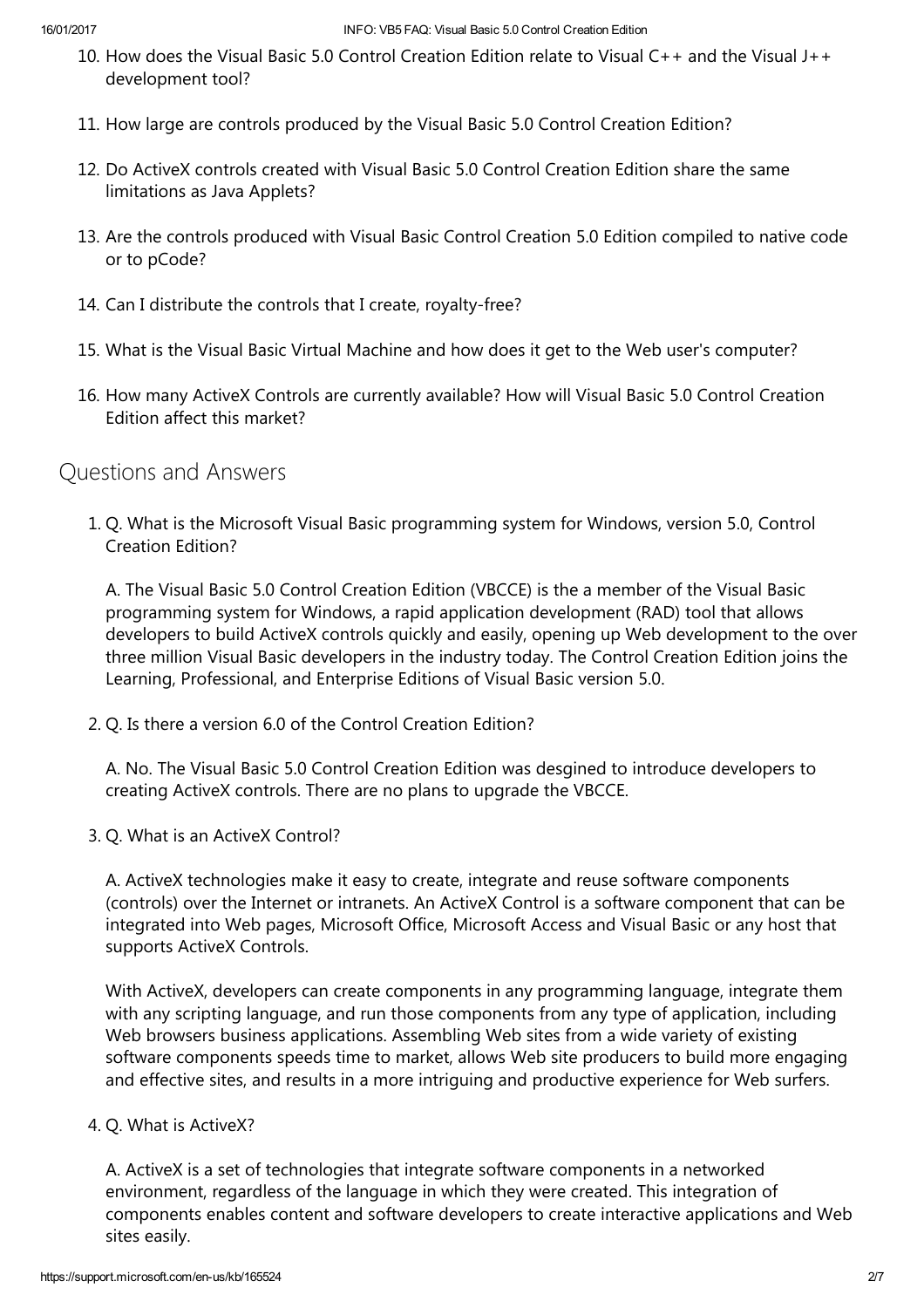5. Q. What features will the Visual Basic 5.0 Control Creation Edition offer?

A. Visual Basic 5.0 Control Creation Edition allows developers to build ActiveX Controls using any of the following scenarios:

- Data aware controls
- Custom property pages
- Multiple controls per OCX file
- Multiple Container controls
- Multiple Irregularly-shaped controls
- Multiple Properties that download asynchronously
- Multiple Self-describing controls with type libraries
- 6. Q. Where and how can these ActiveX Controls be used?

Controls created with Visual Basic 5.0 Control Creation Edition can be included in any application that supports ActiveX Controls, including Microsoft Internet Explorer, Visual Basic 4.0, the Visual C ++ development system, the Visual FoxPro database system, Microsoft Office 97, Delphi, Netscape Navigator, etc., via plug‐ins and more, as well as the application of any vendor that has licensed Visual Basic 5.0 Applications Edition.

7. Q. How does the Control Creation Edition relate to the other versions of Visual Basic 5.0?

A. Visual Basic 5.0 Control Creation Edition includes the new Intellisense technology, forms engine, and interactive debugger of Visual Basic 5.0, but it does not include some of the functionality found in the retail editions of Visual Basic, such as the Jet database engine, report writing, integration with the Visual SourceSafe version control system and other features not required for control creation. As a result, the version available for downloading from the Web is 5.5 MB. While the Control Creation Edition will provide support for building ActiveX Controls, it cannot be used to develop stand‐alone applications.

Visual Basic 5.0 Control Creation Edition will be available as a stand‐ alone product as well as integrated into the Professional and Enterprise editions of Visual Basic 5.0.

8. Q. How do controls used within a custom ActiveX control get downloaded to a Web user's computer?

A. The Visual Basic 5.0 Setup Wizard analyzes all dependencies and creates everything necessary for Web applications. It creates a compressed file containing all files needed for control, an informational file that the browser uses to install and register the components, and a working HTM page that contains everything an HTM page needs for downloading, including the codebase reference.

9. Q. How does the release of the Control Creation Edition affect Visual Basic for Applications?

A. All licenses of Visual Basic for Applications will become ActiveX Control hosts. Visual Basic for Applications 5.0 is an ActiveX Control container and the language engine at the heart of Visual Basic 5.0, Control Creation Edition, Office 97 and a growing number of third-party licensees.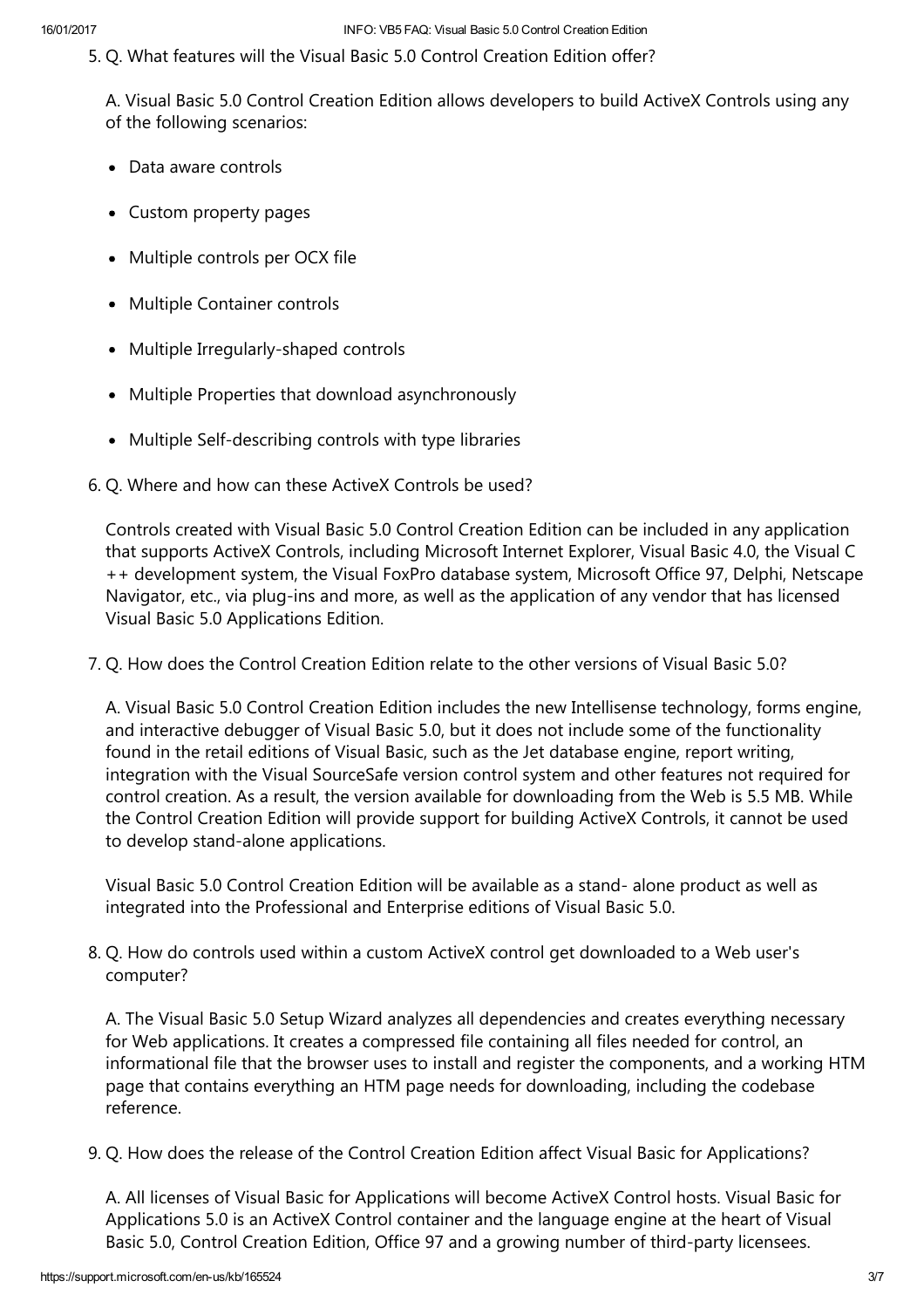10. Q. How does the Visual Basic 5.0 Control Creation Edition relate to Visual C++ and the Visual J++ development tool?

A. Visual Basic 5.0 Control Creation Edition, Visual J++ and Visual C++ can all create ActiveX components. However, Visual Basic 5.0 Control Creation Edition is the only one of the three tools that applies RAD techniques to creating controls. Visual J++, Visual C++, and Visual Basic are programming languages that are component producers.

11. Q. How large are controls produced by the Visual Basic 5.0 Control Creation Edition?

A. The average control will be about 20k, but actual size varies according to complexity.

12. Q. Do ActiveX controls created with Visual Basic 5.0 Control Creation Edition share the same limitations as Java Applets?

A. No. Unlike Java applets, ActiveX controls created in Visual Basic 5.0 Control Creation Edition can take full advantage of Windows 95 and NT operating systems. ActiveX controls produced with Visual Basic 5.0 Control Creation Edition are pre‐built for digital signatures, giving the Web user the option to accept or deny the downloading of ActiveX components.

13. Q. Are the controls produced with Visual Basic Control Creation 5.0 Edition compiled to native code or to pCode?

A. Controls produced by Visual Basic Control Creation Edition are compiled to pCode, producing very small but very powerful controls.

14. Q. Can I distribute the controls that I create, royalty‐free?

A. Yes. Any controls that you create from scratch or any of the intrinsic controls included with the Visual Basic 5 Control Creation Edition may be distributed royalty‐free. You may be able to distribute other ActiveX controls, .exe files, and .DLLs that you have purchased, either through Microsoft products or though a third party vendor. Please consult the manufacturer's license agreement for each of files you plan to distribute to determine whether you have the right to distribute the file with your application.

15. Q. What is the Visual Basic Virtual Machine and how does it get to the Web user's computer?

A. Visual Basic controls are interpreted by the virtual machine on the Web user's computer in much the same manner as a Java applet. The virtual machine (MSVBVM5.DLL) also provides highperformance services common to all Visual Basic authored ActiveX controls. The virtual machine is automatically downloaded and installed:

- the first time a person navigates to a Web page containing any Visual Basic authored control. ‐and‐
- when any control built using a newer version of the virtual machine is accessed.
- 16. Q. How many ActiveX Controls are currently available? How will Visual Basic 5.0 Control Creation Edition affect this market?

A. More than 2,000 ActiveX components are available today from hundreds of developers for use both over the Internet and in line‐of‐business applications. The number of ActiveX Control ISVs has grown by over 400 percent since the beginning of the year. With the release of Visual Basic 5.0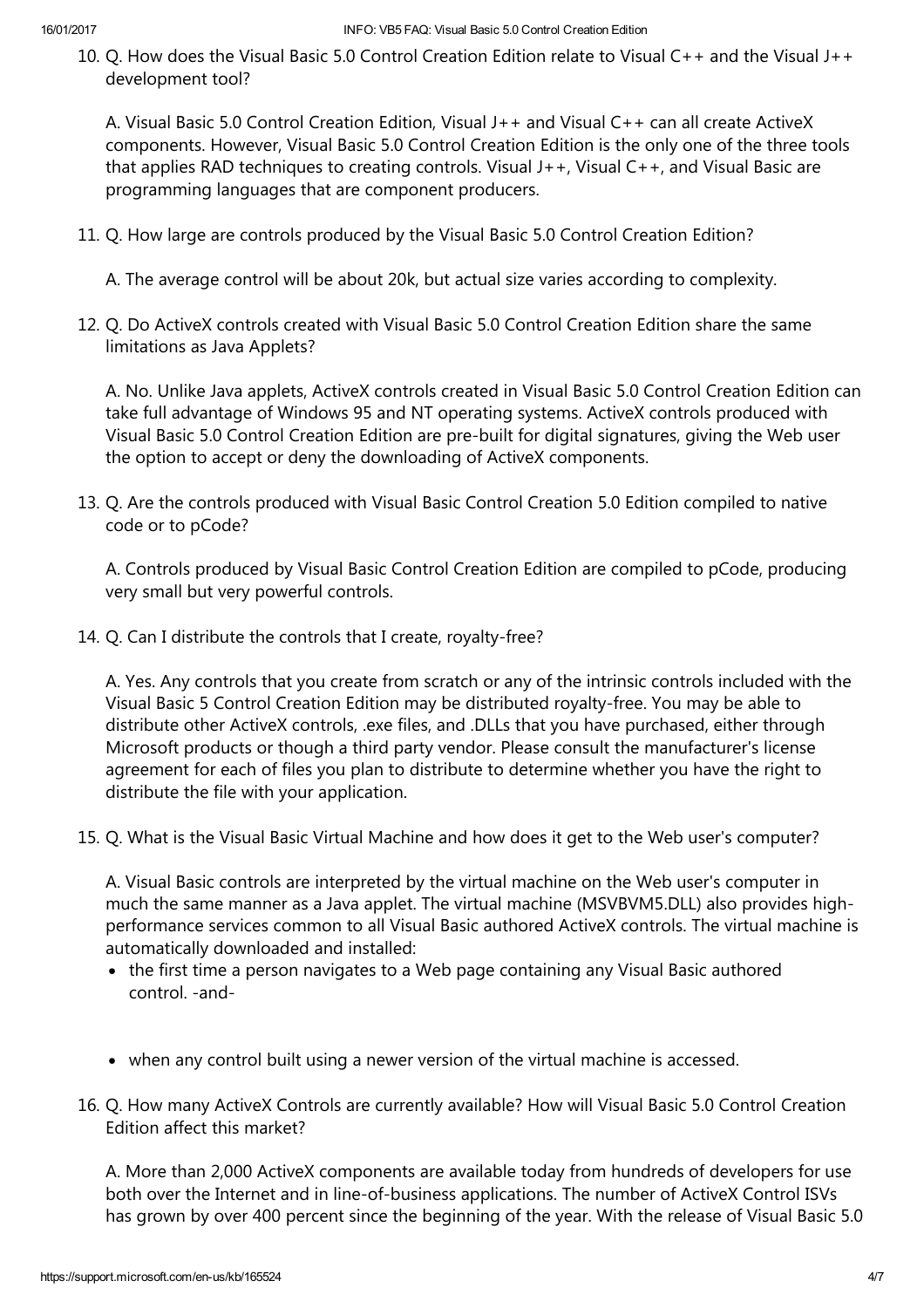Control Creation Edition and its ease of use, there should be a significant increase in the number and types of controls available, providing substantial benefits to developers and customers.

## Properties

Article ID: 165524 ‐ Last Review: 12/04/2015 16:37:13 ‐ Revision: 3.0

Applies to Microsoft Visual Basic 5.0 Control Creation Edition

Keywords: kbnosurvey kbarchive kbcontrol kbinfo kbprogramming KB165524

### $\blacksquare$ Support $\blacksquare$

Security that is a security of  $\mathcal{S}$  is a security of  $\mathcal{S}$  . Security that is a security of  $\mathcal{S}$ 

### Contact Us  $\vee$

English (United States)

[Terms](http://go.microsoft.com/fwlink/?LinkID=206977) of use Privacy & [cookies](http://go.microsoft.com/fwlink/?LinkID=521839) [Trademarks](http://www.microsoft.com/trademarks) © 2017 Microsoft